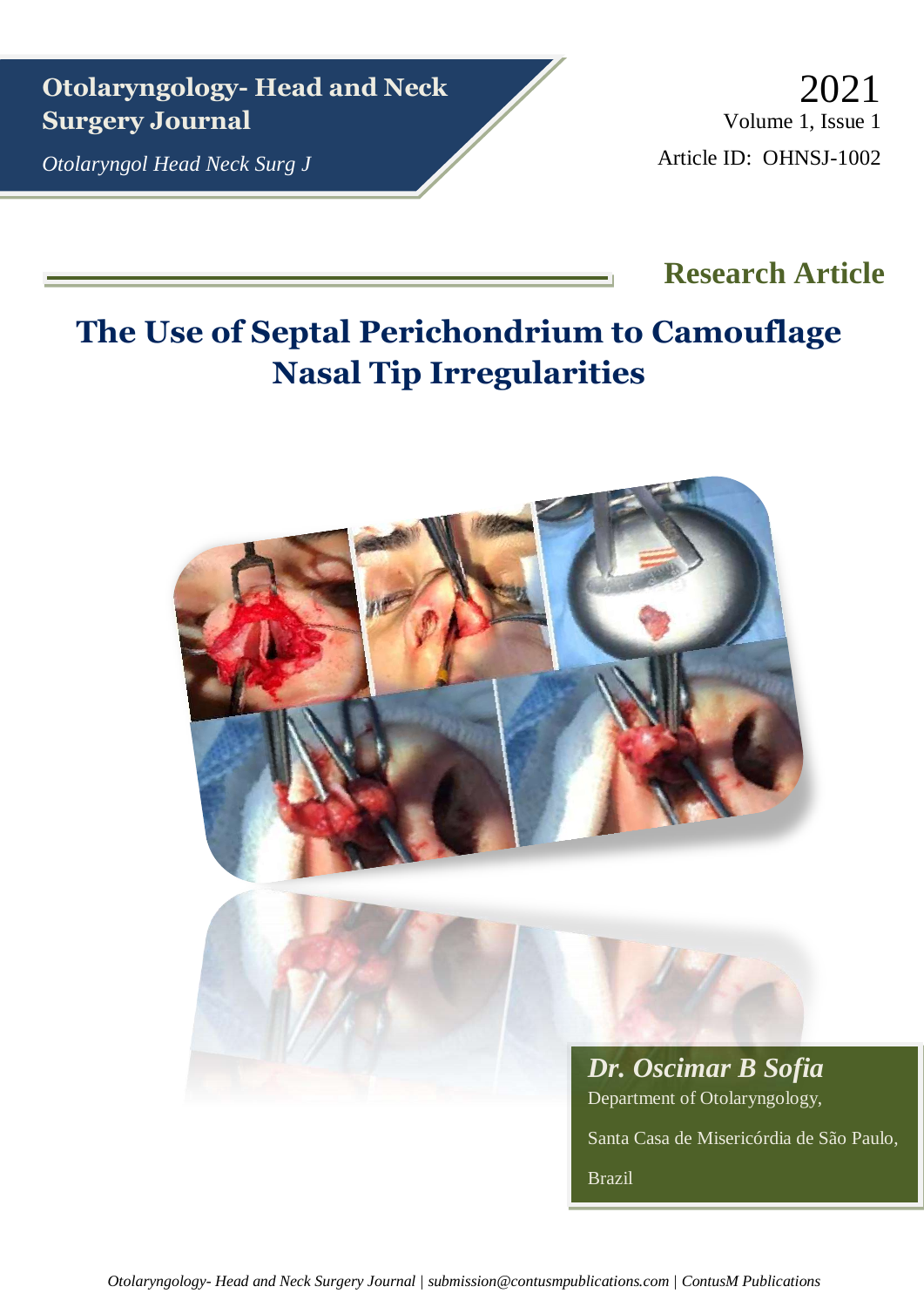## **The Use of Septal Perichondrium to Camouflage Nasal Tip Irregularities**

### **Oscimar B Sofia\* and Amanda A Monteiro**

*Department of Otolaryngology, Santa Casa de Misericórdia de São Paulo, Brazil*

**\*Corresponding author:** Oscimar B Sofia, Department of Otolaryngology, Santa Casa de Misericórdia de São Paulo, Brazil, E-mail: oscimarsofia@gmail.com, droscimar@cirurgiaface.com.br

Received Date: June 30, 2021; Published Date: July 26, 2021

**Citation:** Oscimar B Sofia\* and Amanda A Monteiro. The Use of Septal Perichondrium to Camouflage Nasal Tip Irregularities. Otolaryngol Head Neck Surg J. 2021;1(1):1002.

#### **Abstract**

**Introduction:** The thin skin is a surgical challenge in rhinoplasty. The use of grafts or sutures to reposition the cartilages can lead to visible irregularities in the postoperative period. The main camouflage techniques described in the literature are the use of: cartilage cap grafts, "free diced" cartilage, temporal fascia, fasciae latae, costal perichondrium and the Pitanguy ligament.

**Objective:** To describe a new surgical technique: The use of the the septal perichondrium as a graft to use as camouflage of irregularities of the nasal tip in rhinoplasty.

**Materials and methods:** Technical description: Transfixing septal incision. Choose the side to remove the perichondrium, usually the concave side. Elevation of the mucoperichondrial flap. Removal of the perichondrium that must be separated from the septal mucosa. Adaptation of the perichondrium over the domus and/or strut and/or septal extension graft and suture with Nylon 6.0.

**Results:** The technique was performed on 8 patients and the follow-up was between 6 months and 12 months. There were no intra or postoperative complications and, to the present date, the results are considered positive and satisfactory.

**Discussion:** The technique was considered safe with the advantage of shortening the surgical time and avoiding the need for another concomitant surgery to remove the graft

[ContusM Publications](https://contusm.com/) | 2021 | Volume 1 | Issue 1 | Article 1002 P a g e | 10

from other donor site. The main disadvantage is the limitation of the graft size, improper to larger coverage. And the need for more time of postoperative follow-up to observe long-term results.

**Conclusion:** The technique was considered as a good surgical resource to cover irregularities of the nasal tip deformities on the rhinoplasty.

**Keywords:** Rhinoplasty; Thin skin; Graft; Nasal tip; Tipcamouflage

#### **Introduction**

The rhinoplasty is a challenging surgery and presents a compendium of varied techniques that can be used as a resource to achieve more harmonious and lasting results. The use of grafts is a widely used and described practice. The use of autologous cartilages (of the nasal septum, of the auricular or costal cartilage), fascia or even heterologous material, such as collagen membranes, or alloplastic grafts such as silicone, porous high density polyethylene (Porex®) and polytetrafluoroethylene (Goretex® ) is quoted in several articles on the matter [1-6].

The thickness of the patient's skin plays a decisive role on the result, and the thin skin is a particular challenge for the surgeon. The use of conventional maneuvers for rotation and projection of the tip, such as the "strut graft", or even the use sutures for repositioning and definition of the cartilages, in thin skins, can leave irregularities that may impair the final aesthetic result [1,5,6-8].

Several studies provide suggestions of techniques to perform this camouflageto refine the nasal tip contour.Among the most popular techniques we can mention the use of the "cap graft" with morselized cartilage harvest from the septum or from the lower lateral cartilage (Cephalic Trim Cap Graft) [1,2,6-9]. These are considered "visible" grafts because of the potential to become apparent after the regression of the edema, especially in thin skins in primary rhinoplasties [6,7].

In our bibliographic review we also found as camouflage techniques the use of grounded cartilage (free diced cartilage) and the use of an autologous membrane of peripheral blood (PRP= Platelet-Rich Plasma) [10,11].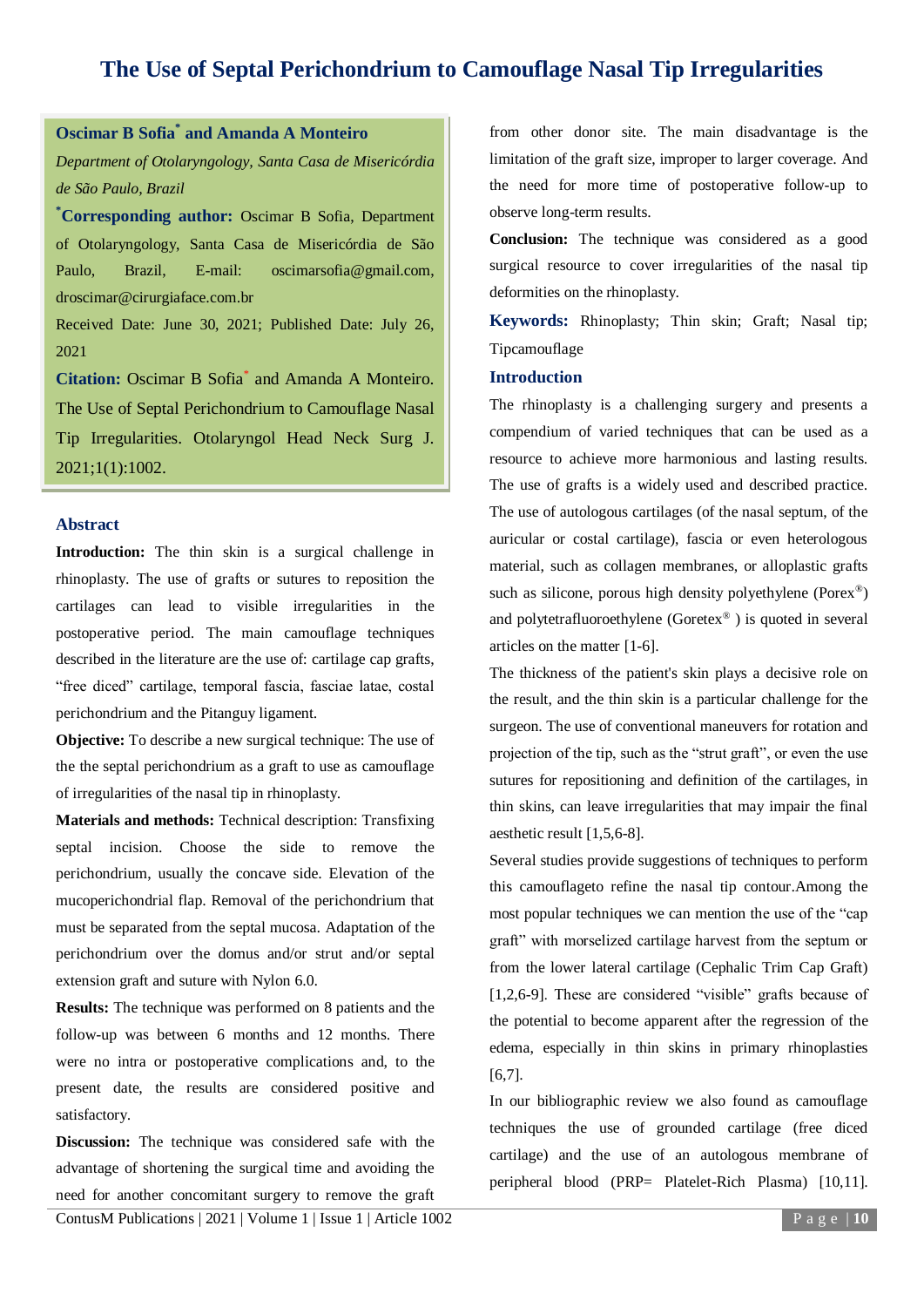These grafts have agreat advantage because of the possibility of modeling themona desired shape, however, they may present dislocations in the postoperative period causing deformities and, also, there are uncertainties, up to the moment, of the behave and absorption of this tissues in long term.

As an option to camouflage the irregularities "invisible" grafts can also be used and they can even be combined with "visible grafts" as wrappings [7]. The most relevant among them include:

- Temporal fascia, latae fasciae and chondral perichondrium - all these techniques require a second surgical site as a donor area for the grafts but offer the possibility of removing a large amount of material to perform extensive coverings [1,3-6].
- The pitangy ligament to harvest this graft there is no need to make anew incisionat the patient skin, however, this structure is often difficult to be identified and resected, as well as in can be presented in asmall size and so be insufficient for the camouflage of the structures [12].

The "invisible grafts" are more flexible and malleable tissue and so it can be a good ally in the camouflage of irregularities in the dorsum and nasal tip, covering visible marks, improving the contour of both the tip and the nasal dorsum for a better postoperative result.

#### **Objective**

To describe a technique: The septal perichondrium as a graft to camouflage irregularities in the nasal tip in rhinoplasty.

#### **Materials and Methods**

- 1. Technical description.
- 2. Transfixing septal incision using a 15-blade scalpel.
- 3. Choose the side to remove the septal perichondrium, preference to the concave side of the septum.
- 4. Elevation of the mucoperichondrial flap.
- 5. Incision using a 15-blade scalpel between the mucosa and septal perichondrium (Figure 1).



**Figure 1:** Elevation of flap mucosa and Perichondrium.

6. Divulsion of these structures with straight iris scissors (it is possible to repair the septal mucosa with delicate curved kelly forcepsmaking the separation of the planes more visible and tense) (Figure 3).



**Figure 2:** Use of delicate curved kelly to make the separation of the planes more visible and tense.

7. Excision of the perichondrium to the desired size (Figure 3).



**Figure 3:** Perichondrium to the desired size.

8. Adaptation of the perichondrium over the domus and/or strut and/or septal extension graft and fixation with nylon 6-0 (Figure 4).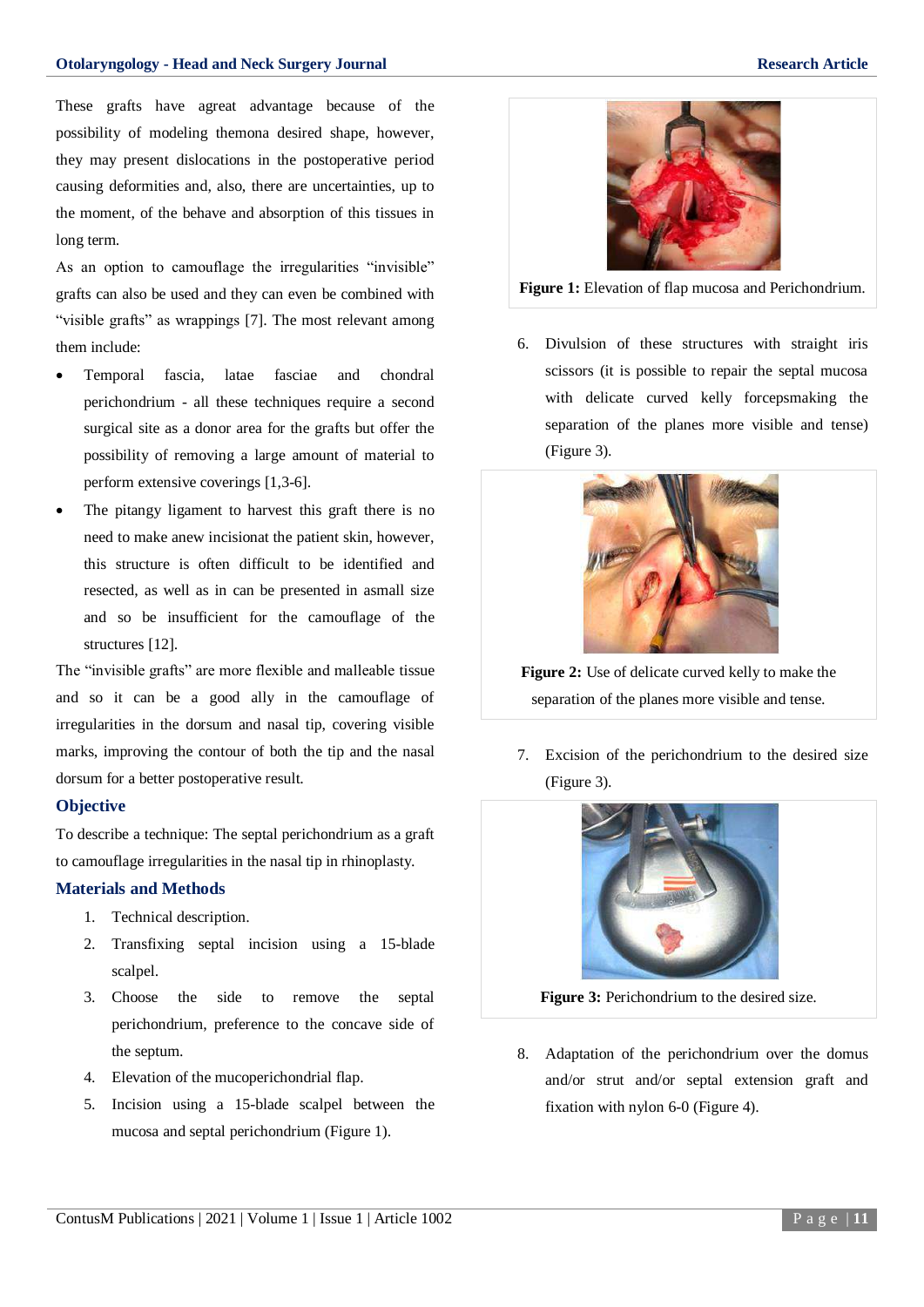

**Figure 4:** Adaptation and fixation of the graft with nylon 6- 0 in the domus.

#### **Results**

Eight patients underwent this technique, and the follow-up was between 6 months and 12 months. None of them had infectious or inflammatory complication associated with graft rejection or displacement. To date, no visible irregularities in the skin have been found and the contour of the nasal tip remains harmonious with satisfactory results.

#### **Discussion**

The use of the septal perichondrium proved to be a viable resource with good postoperative results in the camouflage of minor irregularities in the nasal tip. The main advantage is that there is no need to use a secondary surgical site since the detachment of the mucoperichondrial flap is a basic step for performing rhinoplasty.

We can also highlight that there is a consequent decrease in the surgical time and in the morbidity of the procedure and in the postoperative period, as well as can save the patient from an additional scar.

It is, however, a graft limited in its physical size and it is not possible to remove it in large extensions to perform, for example, the covering on the entire nasal dorsum, being reserved, in general, for more delicate repairs, such as the nasal tip.

Even though the results are potentially encouraging there is little time for post-surgical follow-up, so that it is not yet possible to make statements about the absorption of the septal perichondrium in the nasal tip in the long term until the present moment.

#### **Conclusion**

The technique was considered as a viable and satisfactory surgical resource as a covering maneuver to camouflage

[ContusM Publications](https://contusm.com/) | 2021 | Volume 1 | Issue 1 | Article 1002 P a g e | 12

irregularities in the nasal tip and improve the contours in rhinoplasty.

#### **Highlights**

- The thin skin is a surgical challenge in rhinoplasty. The use of grafts or sutures can lead to visible irregularities in the postoperative period.
- This paper describe a new surgical technique: the use of the septal perichondrium as an graft option to camouflage the contour of the nasal tip
- It was considered a safe technique with the advantage of decreasing surgical time and avoiding the need for another concomitant surgery for harvesting the graft.
- Postoperative follow-up of these patients demonstrates harmonious and satisfactory results.

#### **References**

- 1. [Farrior EH, Ballert JA. Nuances of the nasal tip:](https://pubmed.ncbi.nlm.nih.gov/22562566/)  Rhinoplasty of the [thin-skinned nose. Facial Plast Surg](https://pubmed.ncbi.nlm.nih.gov/22562566/)  [2012;28\(2\):171-6.](https://pubmed.ncbi.nlm.nih.gov/22562566/)
- 2. [Cingi C, Muluk NB, Winkler A, Thomas JR. Nasal tip](https://pubmed.ncbi.nlm.nih.gov/30234713/)  [grafts. J Craniofac Surg. 2018;29\(7\):1914-21.](https://pubmed.ncbi.nlm.nih.gov/30234713/)
- 3. [Varedi P, Bohluli B. Dorsal nasal augmentation: Is the](https://pubmed.ncbi.nlm.nih.gov/26072181/)  [composite graft consisting of conchal cartilage and](https://pubmed.ncbi.nlm.nih.gov/26072181/)  [retroauricular fascia an effective option?. J Oral](https://pubmed.ncbi.nlm.nih.gov/26072181/)  [Maxillofac Surg. 2015;73\(9\):1842.E1-13.](https://pubmed.ncbi.nlm.nih.gov/26072181/)
- 4. [Hodgkinson DJ, Valente PM. The versatile posterior](https://pubmed.ncbi.nlm.nih.gov/28341947/)  [auricular fascia in secondary rhinoplasty procedures.](https://pubmed.ncbi.nlm.nih.gov/28341947/)  [Aesthetic Plast Surg. 2017;41\(4\):893-7.](https://pubmed.ncbi.nlm.nih.gov/28341947/)
- 5. [Toriumi DM, Checcone MA. New concepts in](https://pubmed.ncbi.nlm.nih.gov/19181281/) nasal tip [contouring. Facial Plast Surg Clin North Am.](https://pubmed.ncbi.nlm.nih.gov/19181281/)  [2009;17\(1\):55-90.](https://pubmed.ncbi.nlm.nih.gov/19181281/)
- 6. [Sieber DA. Rohrich RJ. Finesse in nasal tip refinement.](https://pubmed.ncbi.nlm.nih.gov/28746275/)  [Plast Reconstr Surg. 2017;140\(2\):277E-86.](https://pubmed.ncbi.nlm.nih.gov/28746275/)
- 7. [Quatela VC, Kolstad CK. Creating elegance and](https://pubmed.ncbi.nlm.nih.gov/22562565/)  [refinement at the nasal tip. Facial Plast Surg.](https://pubmed.ncbi.nlm.nih.gov/22562565/)  [2012;28\(2\):166-70.](https://pubmed.ncbi.nlm.nih.gov/22562565/)
- 8. [Rohrich RJ, Deuber MA. Nasal tip refinement in](https://pubmed.ncbi.nlm.nih.gov/19331951/)  [primary rhinoplasty: The cephalic trim cap graft.](https://pubmed.ncbi.nlm.nih.gov/19331951/)  [Aesthet Surg J. 2002;22\(1\):39-45.](https://pubmed.ncbi.nlm.nih.gov/19331951/)
- 9. Garofalo R, Pagliari M, D'Ettore M. Free diced cartilage: Tips and tricks of a customized procedure in rhinoplasty. Facial Plast Surg. 2016;32(4):345-50.